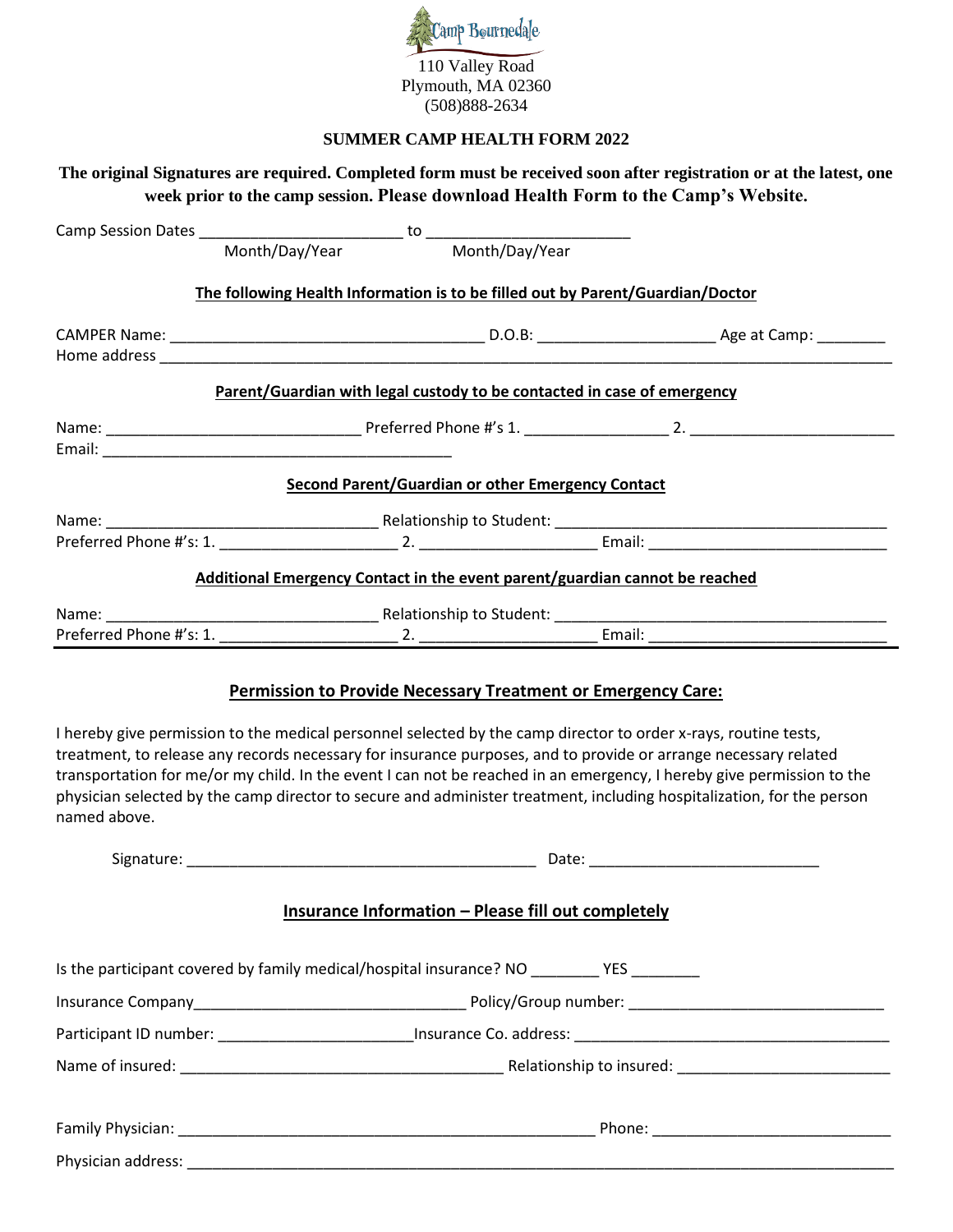## **Health History**

The following information must be filled out by the parent/guardian. Please provide complete information so Camp can be aware of your needs.

# **Medications Taken**

List all medications taken routinely (including over the counter drugs). Supply nurse with enough medications to last the entire camp stay. Keep medications in original bottle/package that identifies the prescribing physicians name, name of medication, dosage and frequency or administration.

| <b>Medications</b> | <b>Amount</b> | <b>Time Given</b> |
|--------------------|---------------|-------------------|
|                    |               |                   |
|                    |               |                   |
|                    |               |                   |
|                    |               |                   |

**\*Please identify and medications taken during the school year that participant does not take during the summer** \_\_\_\_\_\_\_\_\_\_\_\_\_\_\_\_\_\_\_\_\_\_\_\_\_\_\_\_\_\_\_\_\_\_\_\_\_\_\_\_\_\_\_\_\_\_\_\_\_\_\_\_\_\_\_\_\_\_\_\_\_\_\_\_\_\_\_\_\_\_\_\_\_\_\_\_\_\_\_\_\_\_\_\_\_\_\_\_\_\_\_\_\_.

# **Permission for the Administration of Medication**

I hereby give permission for the camp nurse to administer these, and those medication prescribed by the camp physician, for my child. I will be notified by Camp nurse of any prescription medicine prescribed by the camp physician. I also give permission to the camp nurse to provide basic care in case of sudden illness (I.E.: sore throat, fever, cold symptoms) and dispense over the counter medications as needed.

The following is a list of stocked non-prescription medications. Please check those your child could have on an **AS NEEDED BASIS** to manage illness and injury.

| Acetaminophen (Tylenol) ________<br>Ibuprofen<br>Benadryl<br>Cough Drops<br>Sore Throat Drops | Calamine Lotion _________<br>Antibiotic Cream ________<br>Aloe<br><b>Tums</b>                                                               |
|-----------------------------------------------------------------------------------------------|---------------------------------------------------------------------------------------------------------------------------------------------|
| ** Signature of Parent/Guardian                                                               | **Date                                                                                                                                      |
|                                                                                               | **PARENT GUARDIAN MUST SIGN ABOVE FOR CAMP NURSE TO BE ABLE TO ADMINISTER OVER THE COUNTER<br><b>MEDICATIONS AS WELL AS PRESCRIPTIONS**</b> |
|                                                                                               | <b>ALLERGIES</b>                                                                                                                            |
|                                                                                               | List all known allergies and describe reaction and treatment of reaction                                                                    |
| <b>Medication Allergies</b>                                                                   | <b>Reaction and Treatment</b>                                                                                                               |
| <b>Food Allergies</b>                                                                         | <b>Reaction and Treatment</b>                                                                                                               |
|                                                                                               |                                                                                                                                             |
| Other:                                                                                        |                                                                                                                                             |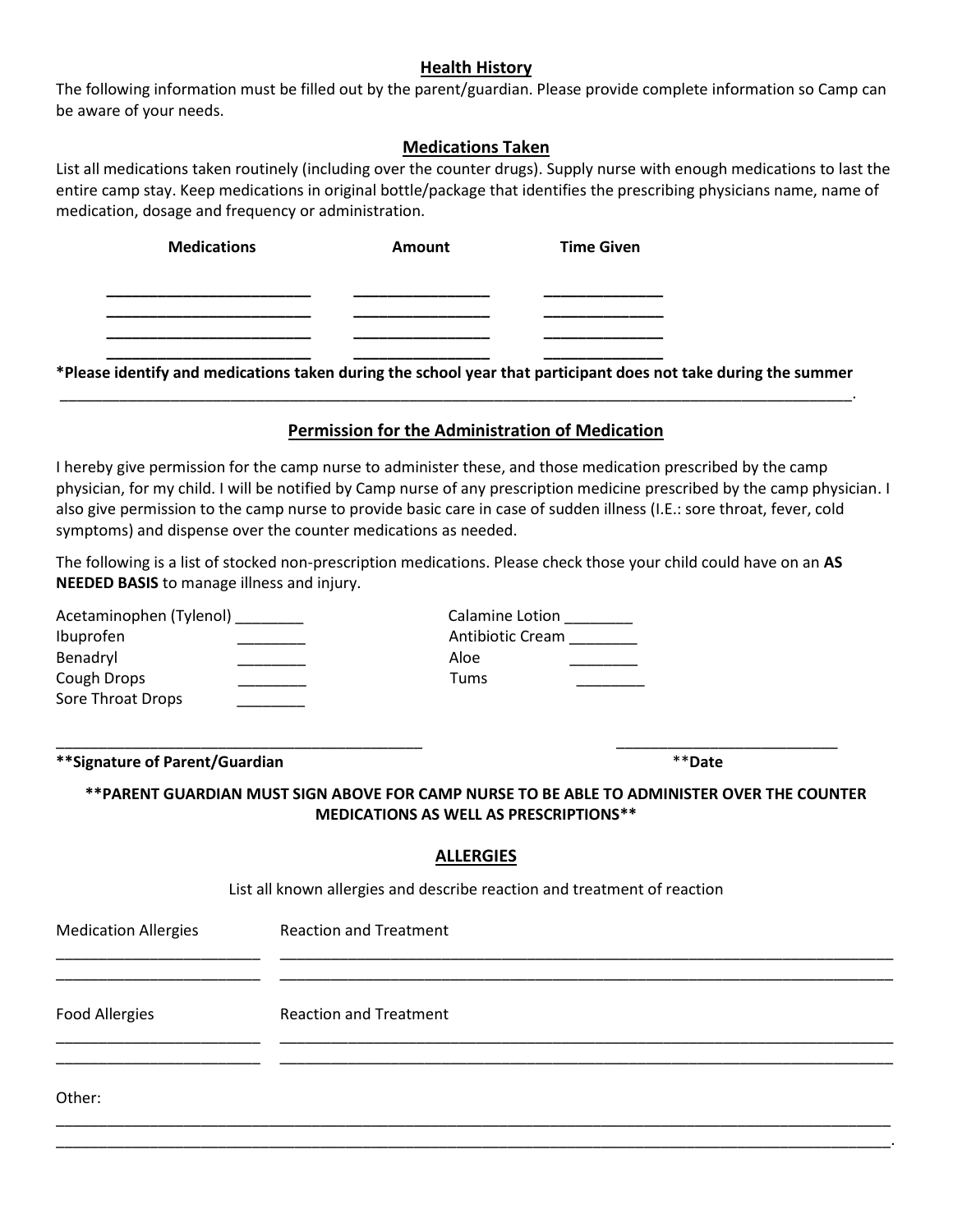|    |                                  |                                                  |      |     | <b>DIETARY RESTRICTIONS</b>                                                                                                                                                                                                                                                                                     |            |     |
|----|----------------------------------|--------------------------------------------------|------|-----|-----------------------------------------------------------------------------------------------------------------------------------------------------------------------------------------------------------------------------------------------------------------------------------------------------------------|------------|-----|
|    |                                  | The participant DOES NOT eat the following:      |      |     |                                                                                                                                                                                                                                                                                                                 |            |     |
|    |                                  |                                                  |      |     | Red Meat _____Poultry ______Pork ______ Seafood ______ Eggs ______ Dairy Products                                                                                                                                                                                                                               |            |     |
|    |                                  |                                                  |      |     |                                                                                                                                                                                                                                                                                                                 |            |     |
|    |                                  |                                                  |      |     |                                                                                                                                                                                                                                                                                                                 |            |     |
|    |                                  |                                                  |      |     | <b>GENERAL HEALTH HISTORY</b> - if yes, explain below.                                                                                                                                                                                                                                                          |            |     |
|    |                                  |                                                  |      |     | Has or Does the Camper Have:                                                                                                                                                                                                                                                                                    |            |     |
|    |                                  |                                                  | YES, | NO. |                                                                                                                                                                                                                                                                                                                 | <b>YES</b> | NO. |
| 1. | Had a recent injury illness      |                                                  |      |     | 11. Have asthma?                                                                                                                                                                                                                                                                                                |            |     |
|    | or infectious disease            |                                                  |      |     | 12. Ever had seizures?                                                                                                                                                                                                                                                                                          |            |     |
| 2. | Ever been hospitalized?          |                                                  |      |     | 13. Ever had chest pain?                                                                                                                                                                                                                                                                                        |            |     |
| 3. | Ever had surgery?                |                                                  |      |     | 14. Have frequent ear infections?                                                                                                                                                                                                                                                                               |            |     |
| 4. | Chronic or recurrent illness?    |                                                  |      |     | 15. Had high blood pressure?                                                                                                                                                                                                                                                                                    |            |     |
| 5. | Ever had a head injury?          |                                                  |      |     | 16. Have heart murmur?                                                                                                                                                                                                                                                                                          |            |     |
| 6. | Been knocked unconscious?        |                                                  |      |     | 17. Any skin problems?                                                                                                                                                                                                                                                                                          |            |     |
| 7. | History of headaches?            |                                                  |      |     | 18. Any back problems?                                                                                                                                                                                                                                                                                          |            |     |
| 8. | Have diabetes?                   |                                                  |      |     | 19. History w/bed wetting?                                                                                                                                                                                                                                                                                      |            |     |
| 9. | Wear glasses or contacts?        |                                                  |      |     | 20. Have history fainting or dizziness?                                                                                                                                                                                                                                                                         |            |     |
|    | 10. Had/Have an eating disorder? |                                                  |      |     | 21. Been around anyone with covid<br>In the last 14 days?                                                                                                                                                                                                                                                       |            |     |
|    |                                  |                                                  |      |     |                                                                                                                                                                                                                                                                                                                 |            |     |
|    |                                  | Has your child had Chicken Pox? NO _________ YES |      |     |                                                                                                                                                                                                                                                                                                                 |            |     |
|    |                                  |                                                  |      |     | Has your child had the Varicella Vaccine (Chicken Pox Vaccine)? NO _______ YES ______                                                                                                                                                                                                                           |            |     |
|    |                                  |                                                  |      |     | Has your child had the Covid Vaccine? NO _______ YES _______ Dates of Vaccine (s): ___________________________                                                                                                                                                                                                  |            |     |
|    |                                  | Date of last Tetanus Vaccine: __________         |      |     |                                                                                                                                                                                                                                                                                                                 |            |     |
|    |                                  |                                                  |      |     | **Please attach your child's most recent IMMUNIZATION and history/physical form SIGNED (can be<br>electronically signed) by your child's physician** (This must be attached for students to be allowed onto<br>campus). Medications should be included with a doctor's order on a signed history/physical form. |            |     |
|    |                                  |                                                  |      |     |                                                                                                                                                                                                                                                                                                                 |            |     |
|    |                                  |                                                  |      |     | Please note any additional information or suggestions regarding your child which may be helpful:                                                                                                                                                                                                                |            |     |
|    |                                  |                                                  |      |     |                                                                                                                                                                                                                                                                                                                 |            |     |
|    |                                  |                                                  |      |     |                                                                                                                                                                                                                                                                                                                 |            |     |
|    |                                  |                                                  |      |     |                                                                                                                                                                                                                                                                                                                 |            |     |
|    |                                  |                                                  |      |     |                                                                                                                                                                                                                                                                                                                 |            |     |
|    |                                  |                                                  |      |     |                                                                                                                                                                                                                                                                                                                 |            |     |
|    |                                  |                                                  |      |     |                                                                                                                                                                                                                                                                                                                 |            |     |